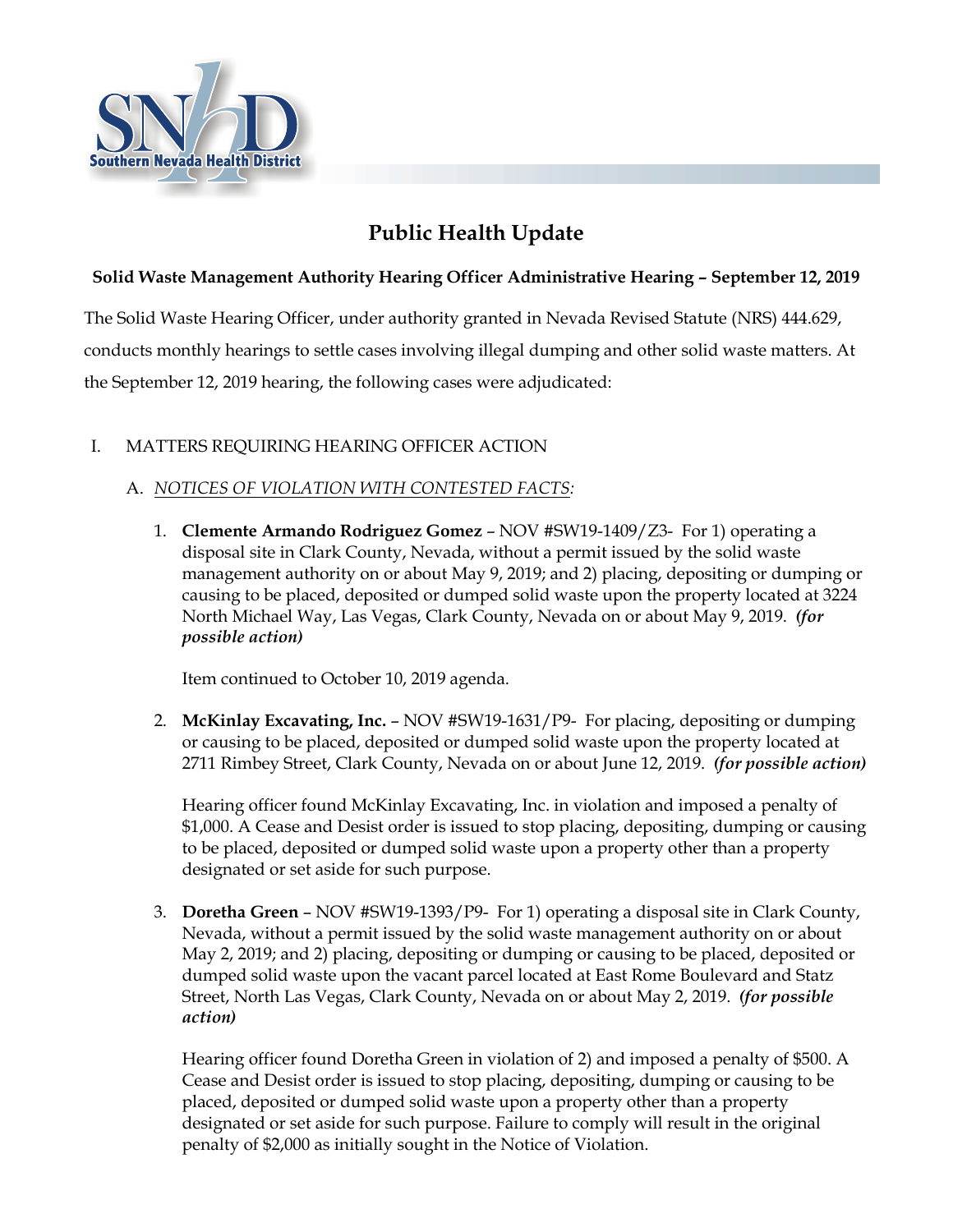4. **Lisa Duran** – NOV #SW19-1521/P9- For 1) operating a disposal site in Clark County, Nevada, without a permit issued by the solid waste management authority on or about May 23, 2019; 2) placing, depositing or dumping or causing to be placed, deposited or dumped solid waste upon the vacant parcel located at the northeast corner of Sweet Woodruff Drive and West Haleh Avenue, Clark County, Nevada on or about May 23, 2019; and 3) disposing of, abandoning or dumping motor vehicle battery, motor vehicle tire or motor vehicle oil at a site which has not been issued a permit for that purpose on or about May 23, 2019. *(for possible action)*

Hearing officer found Lisa Duran in violation of 2) and imposed a penalty of \$1,000. A Cease and Desist order is issued to stop operating a solid waste disposal site without a permit issued by the solid waste management authority at this location or anywhere else in Clark County, Nevada. A Cease and Desist order is issued to stop placing, depositing, dumping or causing to be placed, deposited or dumped solid waste upon a property other than a property designated or set aside for such purpose. Failure to comply will result in the original penalty of \$3,000 as initially sought in the Notice of Violation.

5. **US National Bank Association Trustee** – NOV #SW19-1355/C6- For failure to comply with the Order issued by the Solid Waste Management Authority on May 1, 2019. *(for possible action)*

Hearing officer found US. National Bank Association Trustee in violation and imposed a penalty of \$5,000. Corrective action of removal and proper disposal of waste is ordered.

6. **475 Centennial LLC dba AA Auto Care #1100** – NOV #SW19-1212/C6- For 1) failure to comply with the Order issued by the Solid Waste Management Authority on March 27, 2019; and 2) failure to provide proper removal of all solid waste accumulated at the business's premise on March 27, 2019. *(for possible action)*

Hearing officer found 475 Centennial LLC dba A A Auto Care #1100 in violation of 1) and imposed a penalty of \$500. Failure to comply will result in the original penalty of \$2,000 as initially sought in the Notice of Violation.

7. **Avalon Retail Partners, LLC** – NOV #SW19-758/N7- For failure to comply with the Order issued by the Solid Waste Management Authority on January 15, 2019 with extensions of the Order deadline to May 6, 2019. *(for possible action)*

Hearing officer found Avalon Retail Partners, LLC in violation and imposed a penalty of \$500.

8. **Mer-Car Corp.** – NOV #SW19-982/24- For failure to comply with the Order issued by the Solid Waste Management Authority on February 22, 2019 with extensions of the Order to May 10, 2019. *(for possible action)*

Hearing officer found Mer-Car Corp. in violation and imposed a penalty of \$500. Corrective action of removal and proper disposal of waste is ordered. A Cease and Desist order is issued to stop operating a solid waste disposal site without a permit issued by the solid waste management authority at this location or anywhere else in Clark County, Nevada. Failure to comply will result in the original penalty of \$1,000 as initially sought in the Notice of Violation.